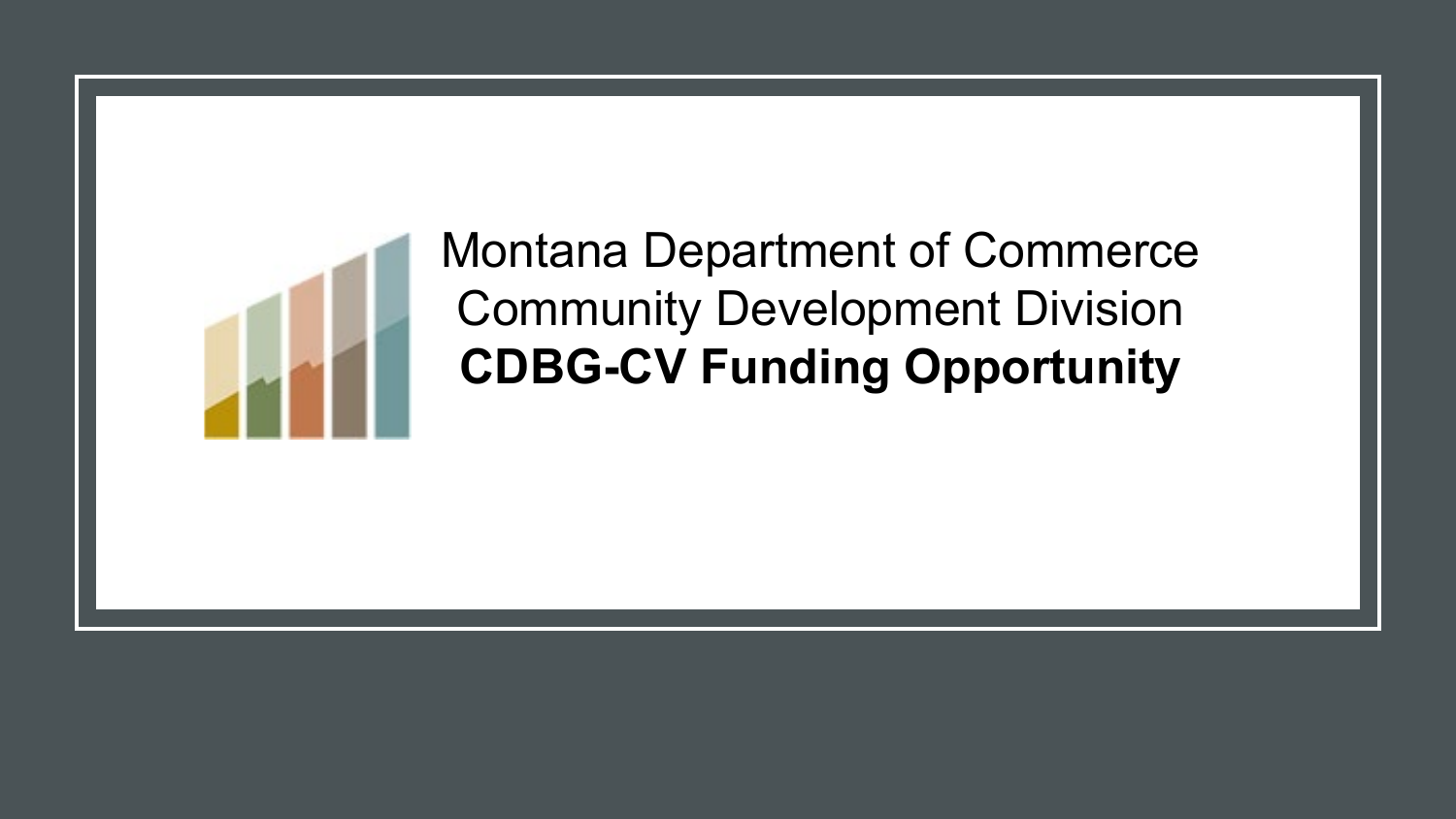

- **C**ommunity **D**evelopment **B**lock **G**rant **C**orona**v**irus
- The CARES act allocated this additional funding to states through HUD
- CDBG-CV funds must be used for activities that prevent, prepare for, and respond to COVID-19
- 70% of the CDBG-CV funds must be used for activities that benefit low- and moderate-income individuals.

## What is CDBG-CV?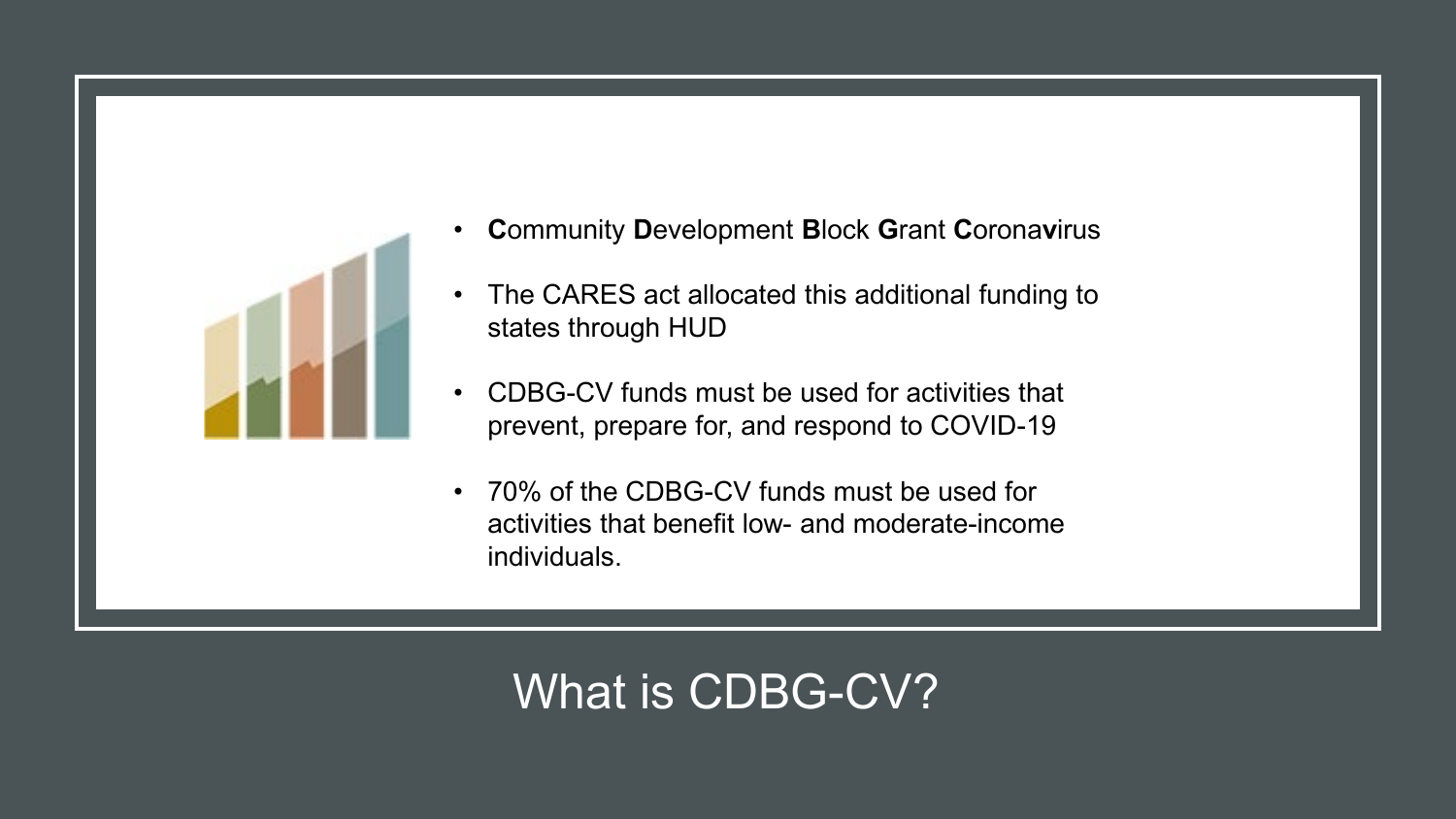

- Montana received 3 allocations =\$10,174,175
- Available to counties, cities and towns
- Missoula, Great Falls & Billings are eligible for \$6,248,879 of the total funding
- Native American tribes, nonprofits and other entities must partner or be a subrecipient of funding through local governments

## Funds and Eligibility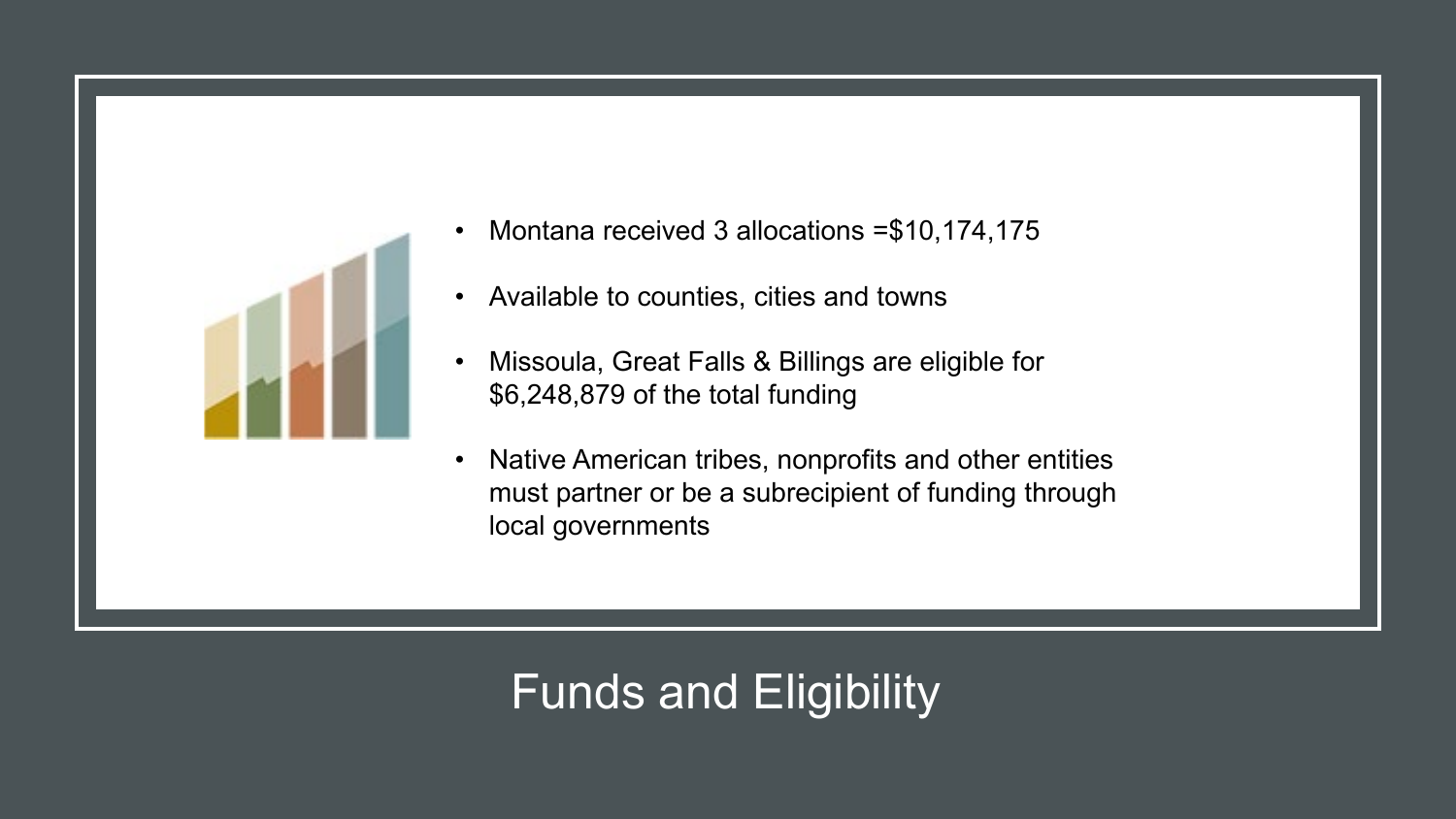

- Montana Department of Commerce has determined State CDBG-CV funds will be used to fund public facility, public services, and housing and homelessness assistance projects.
- CPDI, on behalf of the City of Missoula, would like to submit 3 applications
	- subaward to the Poverello Center
	- subaward to NeighborWorks Montana
	- Missoula Parks and Recreation

## 3 Projects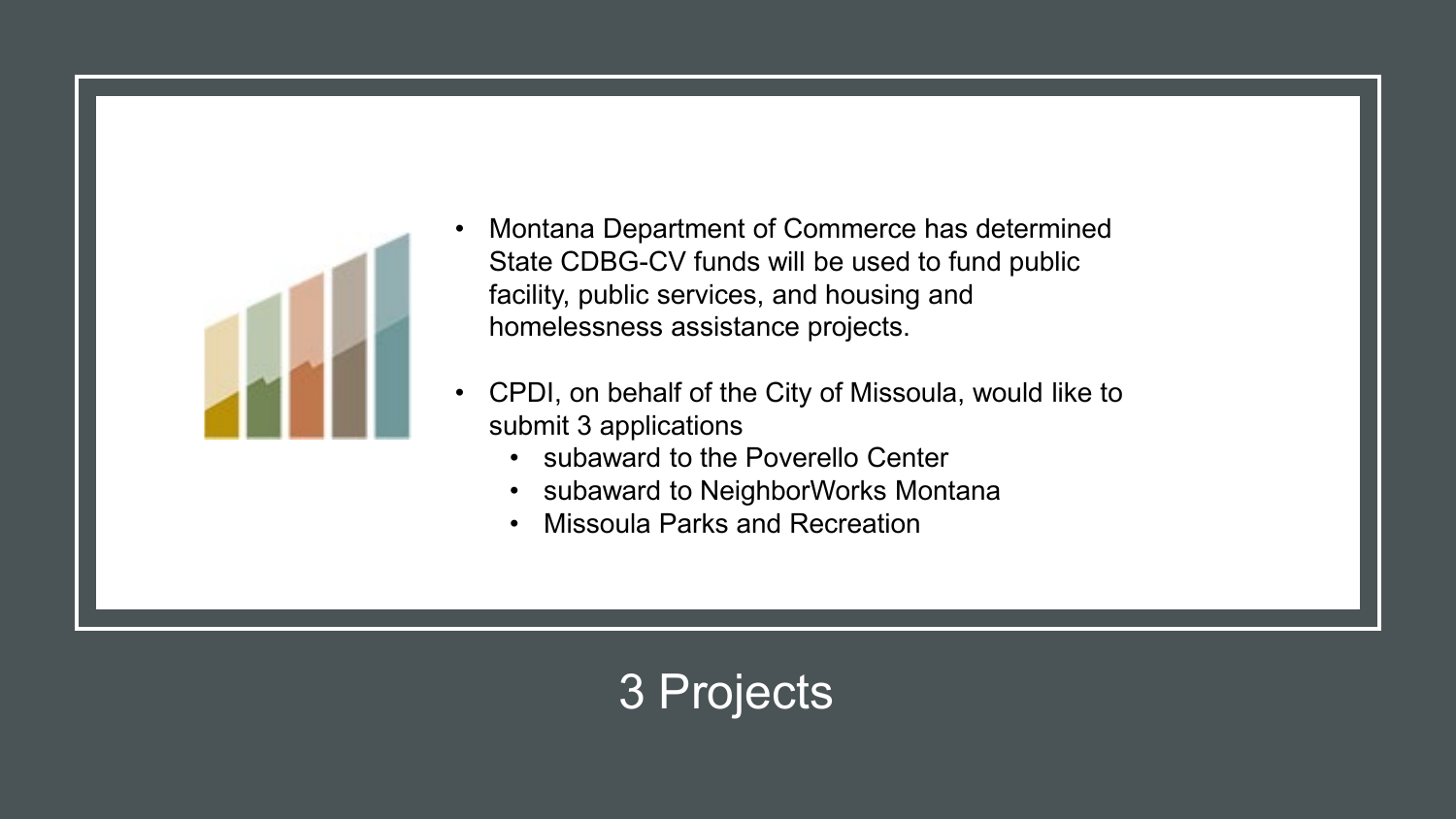

\$1,000,000 grant to partially fund the purchase and renovation of a motel, creating

- 20 single occupancy transitional housing units for Veterans experiencing homelessness,
- 10 -15 voucher-based permanent supportive housing units,
- as well as administrative offices, tenant community space, and laundry facilities.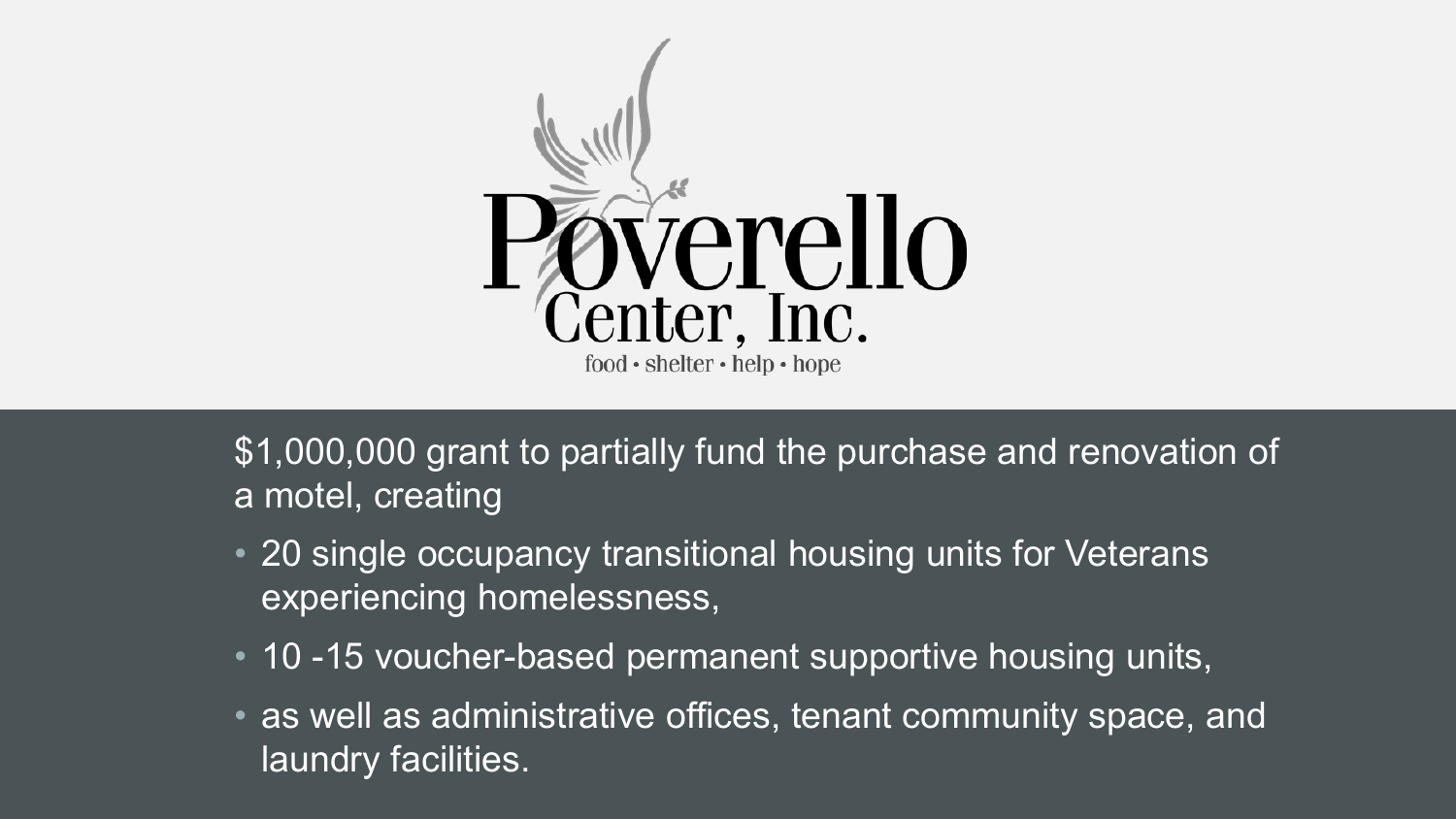

#### **Outcomes**

- moves the Housing Montana Heroes program out of the current building
- expanded capacity for emergency shelter and medical respite programs
- access to stable, safe housing helps stop the spread of COVID-19

#### **Leverage**

This grant will be added to a \$1,000,000 grant from the Veteran's Administration and \$2,500,000 in City of Missoula and Missoula County ARPA funds that have already been secured.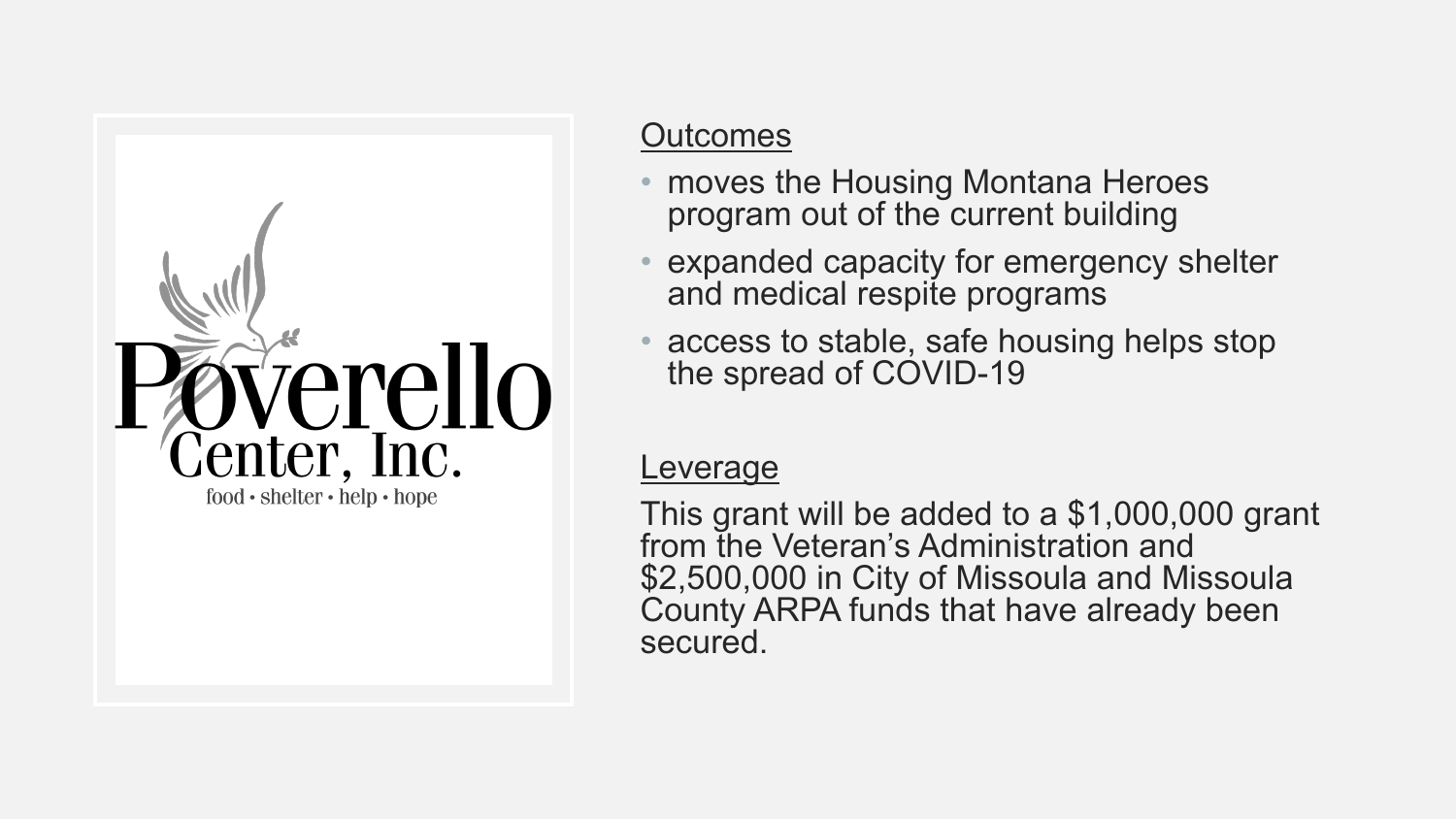

\$1,300,000 grant for the Resident Owned Communities (ROC) program

- creates permanently affordable housing for low- and moderateincome residents by preserving existing manufactured home communities
- supports acquisition and preservation of at least 20 homes in **Missoula**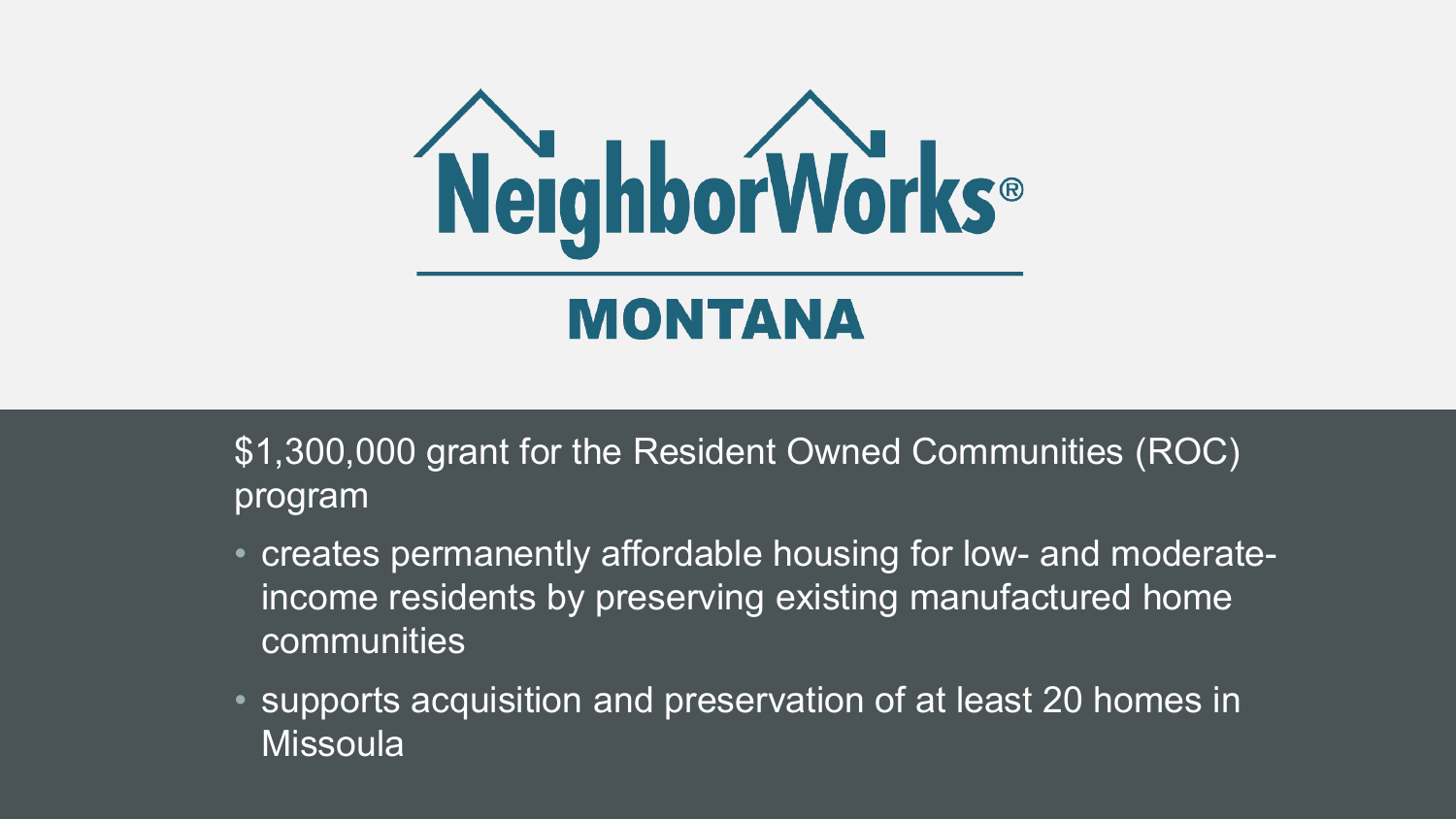

Manufactured home communities are at significant risk of redevelopment leaving residents without affordable housing options.

Any displacement from stable housing significantly increases risk of exposure to COVID-19 and can increase community spread.

ROC program residents purchase and operate their communities, creating stable and affordable places residents are proud to call home.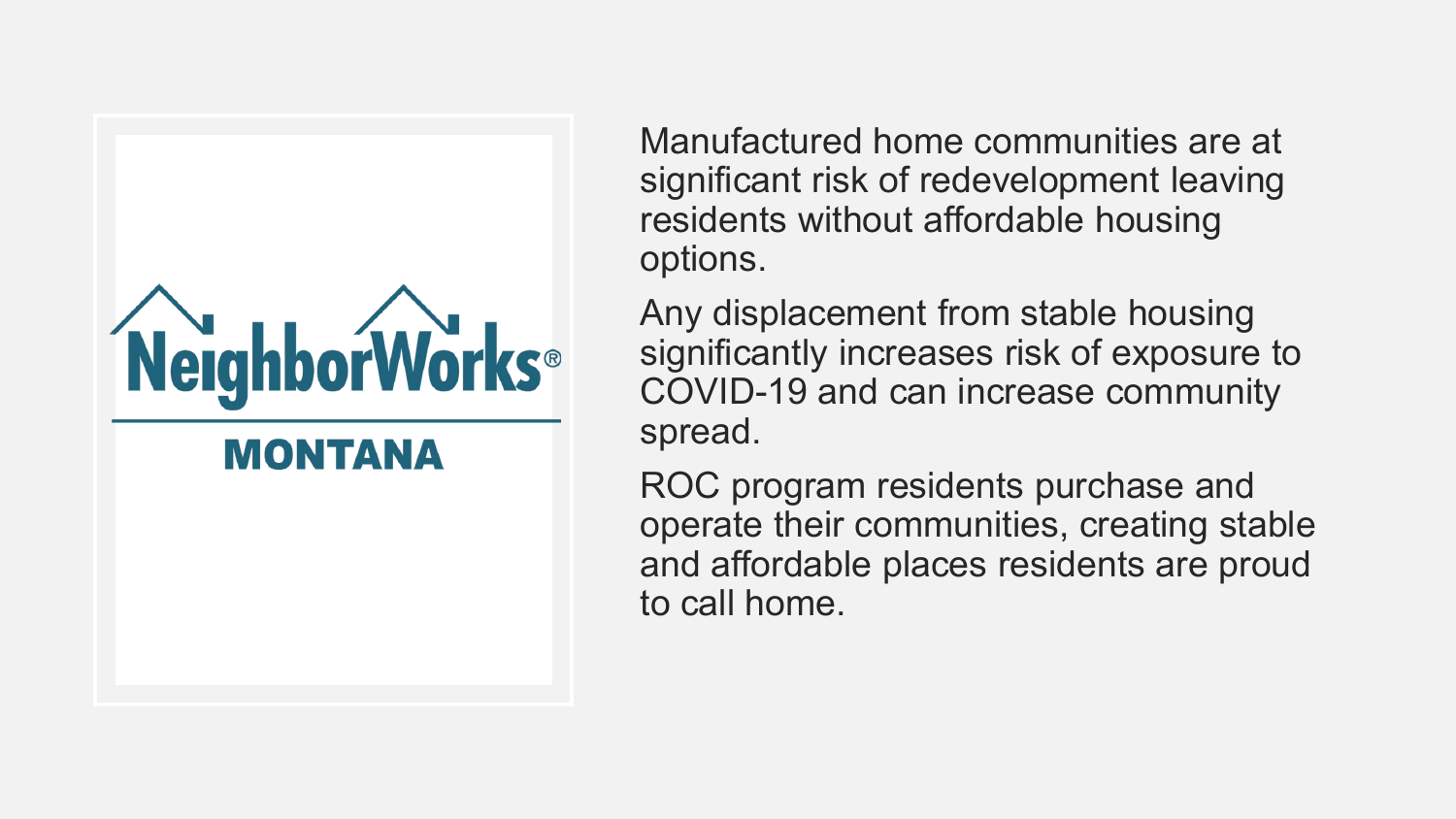

Funding to transform Missoula's Downtown Lion's Park (DLP) into a community hub that is safe, inclusive, supports community pride, and enhances public safety.

- DLP's service area is designated as a low-moderate income (LMI) neighborhood
- DLP is in an established Urban Renewal District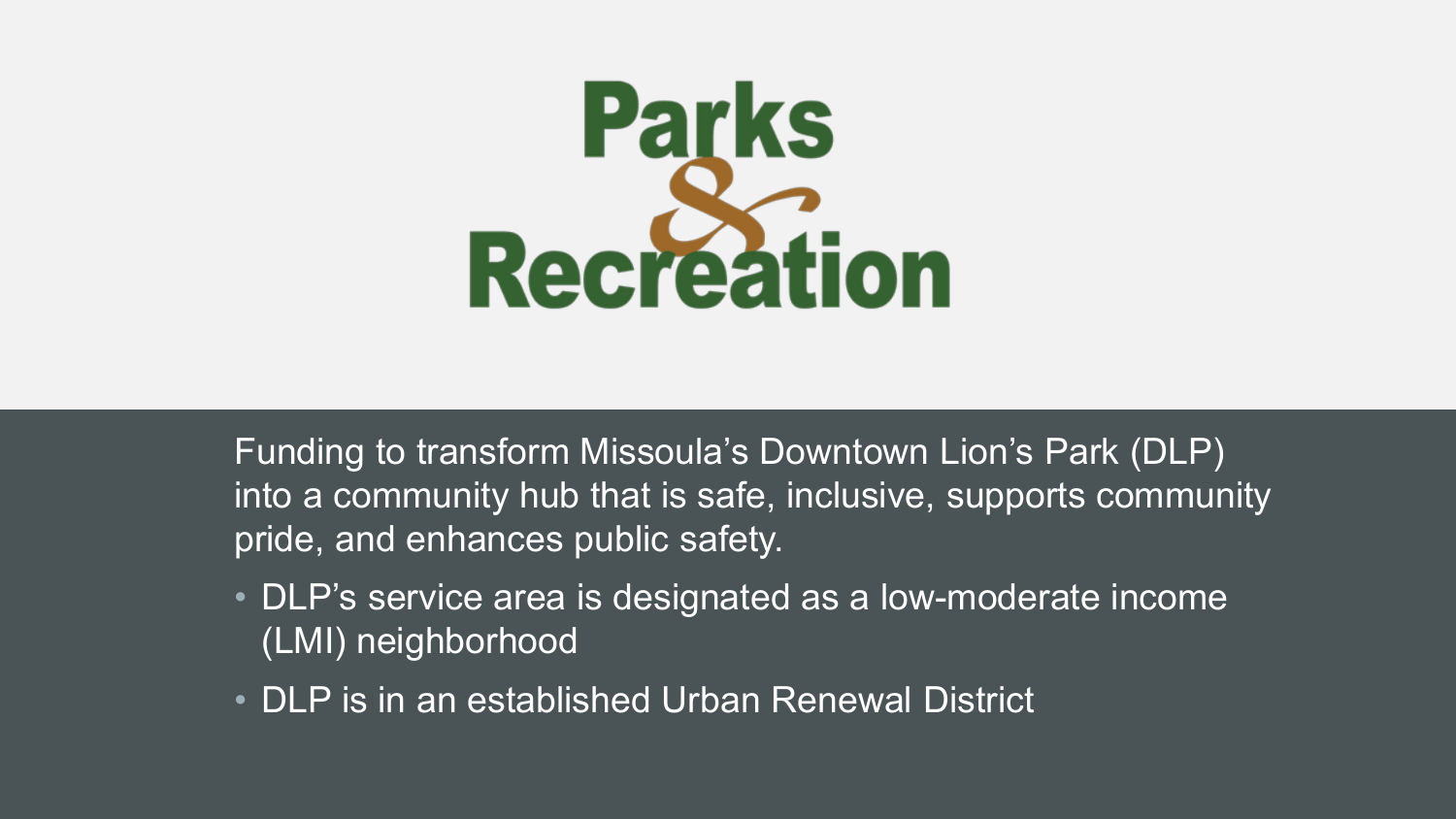# **Parks Recreation**

The Northside/Westside Neighborhood is identified as one of the three neighborhoods with some of the largest barriers to mental and physical health and having persistent poverty and crime (CHIP 2018).

The neighborhood has approximately 9,000 residents.

- 30% of neighborhood residents live in poverty
- 16% childhood obesity rate
- 8.3% of neighborhood residents identify as non-white
- one of the highest populations of Native Americans in the City of Missoula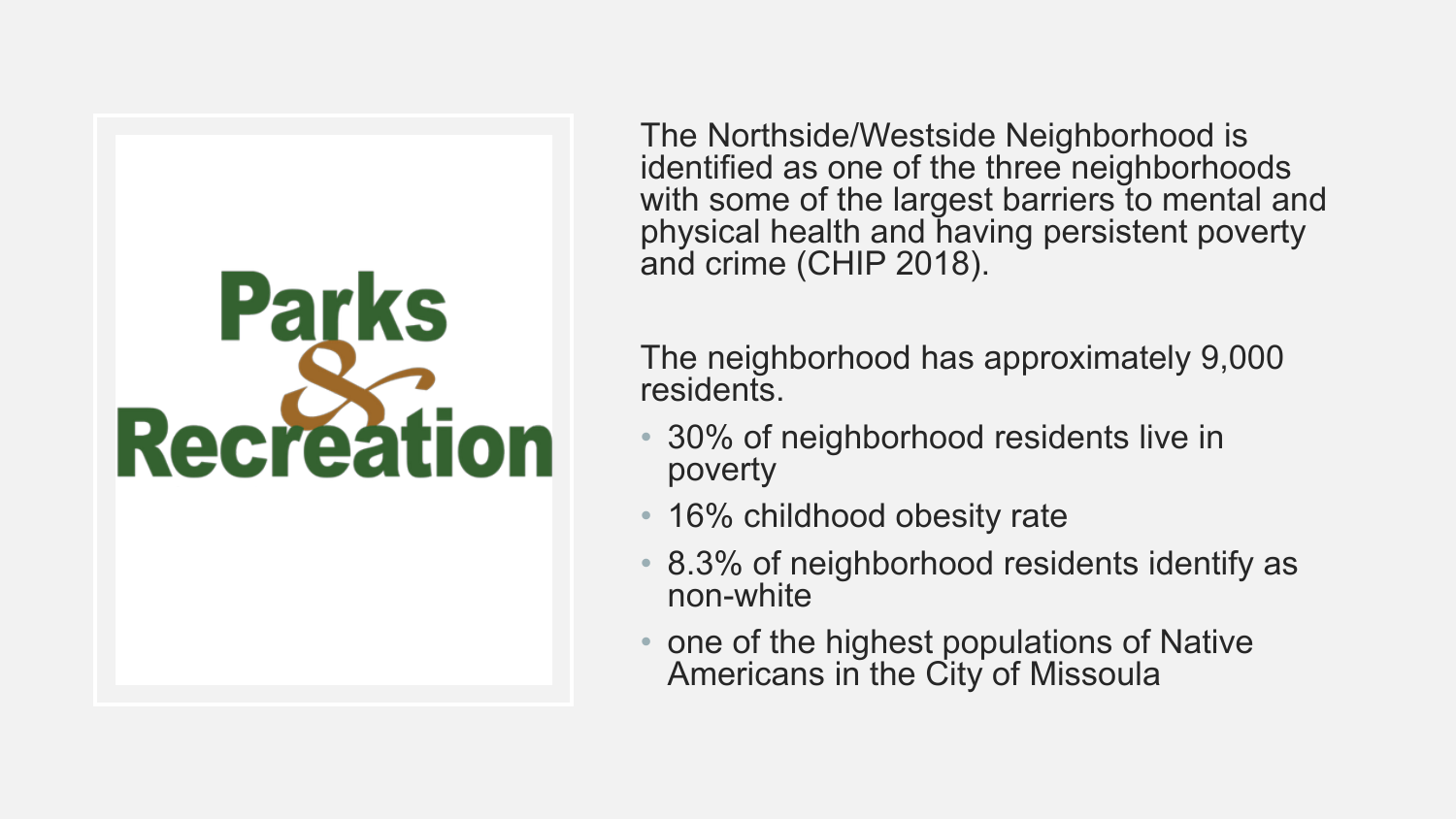# **Parks Recreation**

### Transforming DLP

- creates an inclusive and accessible park that supports community pride and highlights the identity of American **Indians**
- enhance access and safety of nonmotorized routes for persons utilizing LMI services in the area
- provides a safe and accessible public space vital to mental and physical wellbeing while allowing outdoor recreation and Covid-19 social distancing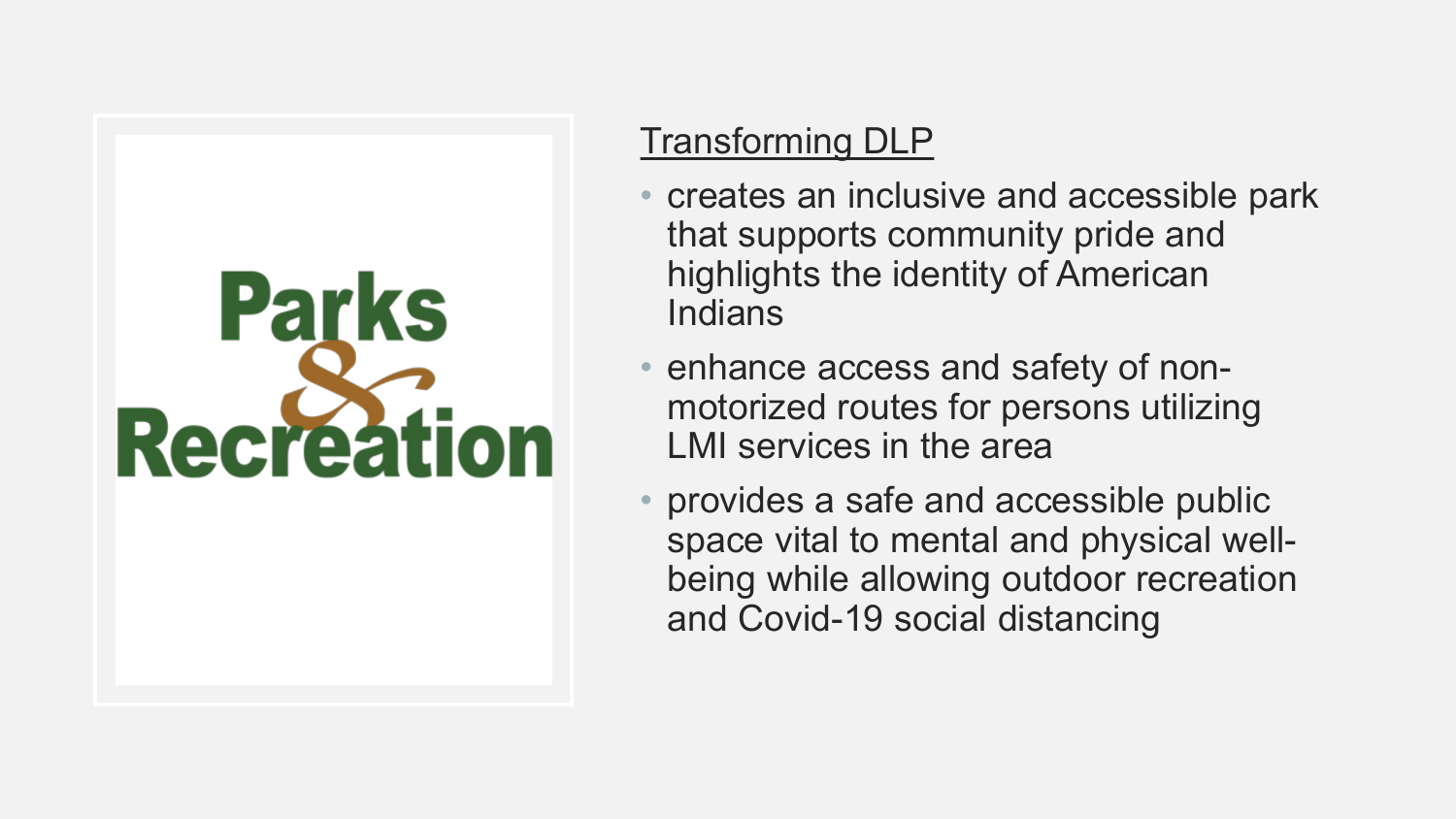

If the Poverello Center and NeighborWorks Montana projects are funded, the City of Missoula would issue subawards.

- Non-profit "owns" their project, City holds responsibility for the award and reporting
- Application allows up to 10% administrative costs in the budget